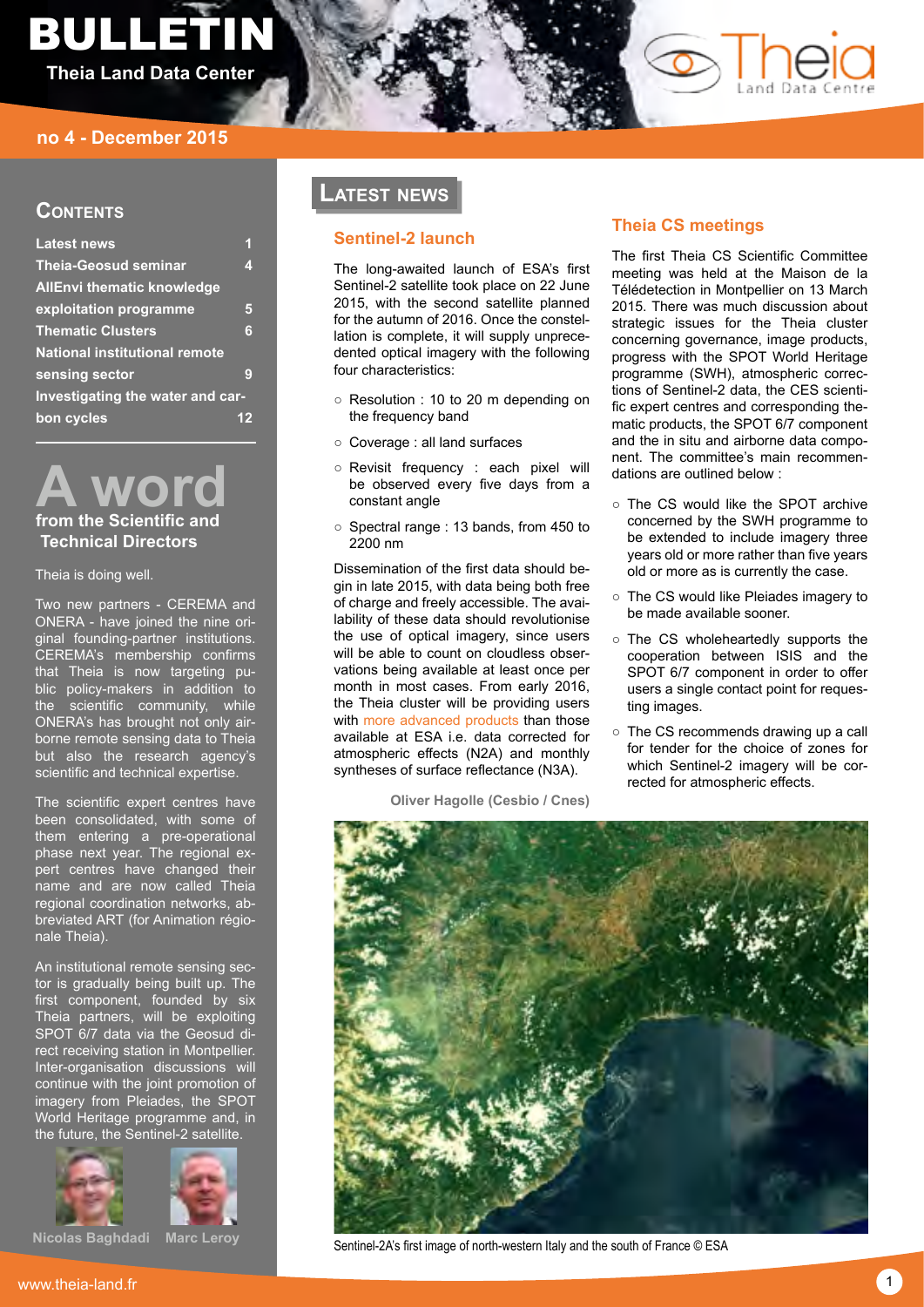- The CS confirmed the usefulness of in situ data for Theia and recommends that the cluster coordinate with the SOERE and AllEnvi networks.
- The CS approves Theia's intention to encourage discussion on integrating airborne data into the Theia infrastructure.

A second Theia CS meeting was held at CESBIO in Toulouse on 13 May 2015 to analyse the maturity of CES products and their interest for the user community. CESs which are considered to be mature are :

- Land Cover : Jordi Inglada (CNES / CESBIO)
- Biophysical vegetation parameters : Frédéric Baret (INRA / EMMAH)
- Snow-covered surfaces : Simon Gascoin (CNRS / CESBIO)
- Mapping of the deterioration of forested areas using Sentinel-1 data : Thuy Le Toan (CNRS / CESBIO)

**Nicolas Baghdadi (Tetis / Irstea)**

# **SPOT 6/7 2014 coverage and 2015 acquisition campaign**

Images of metropolitan France from 2014 have been online since January 2015 and were printed on 9m x 9m plastic-covered tiles that were recently assembled on the ground at the geography festival of Saint-Dié-des-Vosges.

The 2015 campaign took place under the auspices of the new Geosud direct receiving station. The sterling efforts of consortium members made it possible to make up for the campaign's late start (early April instead of early March as initially planned).

# **Pleiades 2015 acquisition campaign**

The 2015 campaign had four main objectives :

- Complete the coverage of French Guianese zones undertaken in 2013.
- Cover for the second consecutive year the sandy beaches along the shoreline in stereoscopic viewing mode to enable time series monitoring.
- Perform stereoscopic acquisitions for urban applications and to update the vector database.
- Perform stereoscopic acquisitions to monitor major public works (LGV highspeed train tracks).

The 2015 Pleiades campaign suffered from competition from Copernicus coverage, and only 90% of the programme will be achieved.



2015 acquisition campaign: 230 grids out of 237 were acquired in 174 segments by 21/10/15



Coverage of French Guianese zones



Pleiades coverage on 28/09/15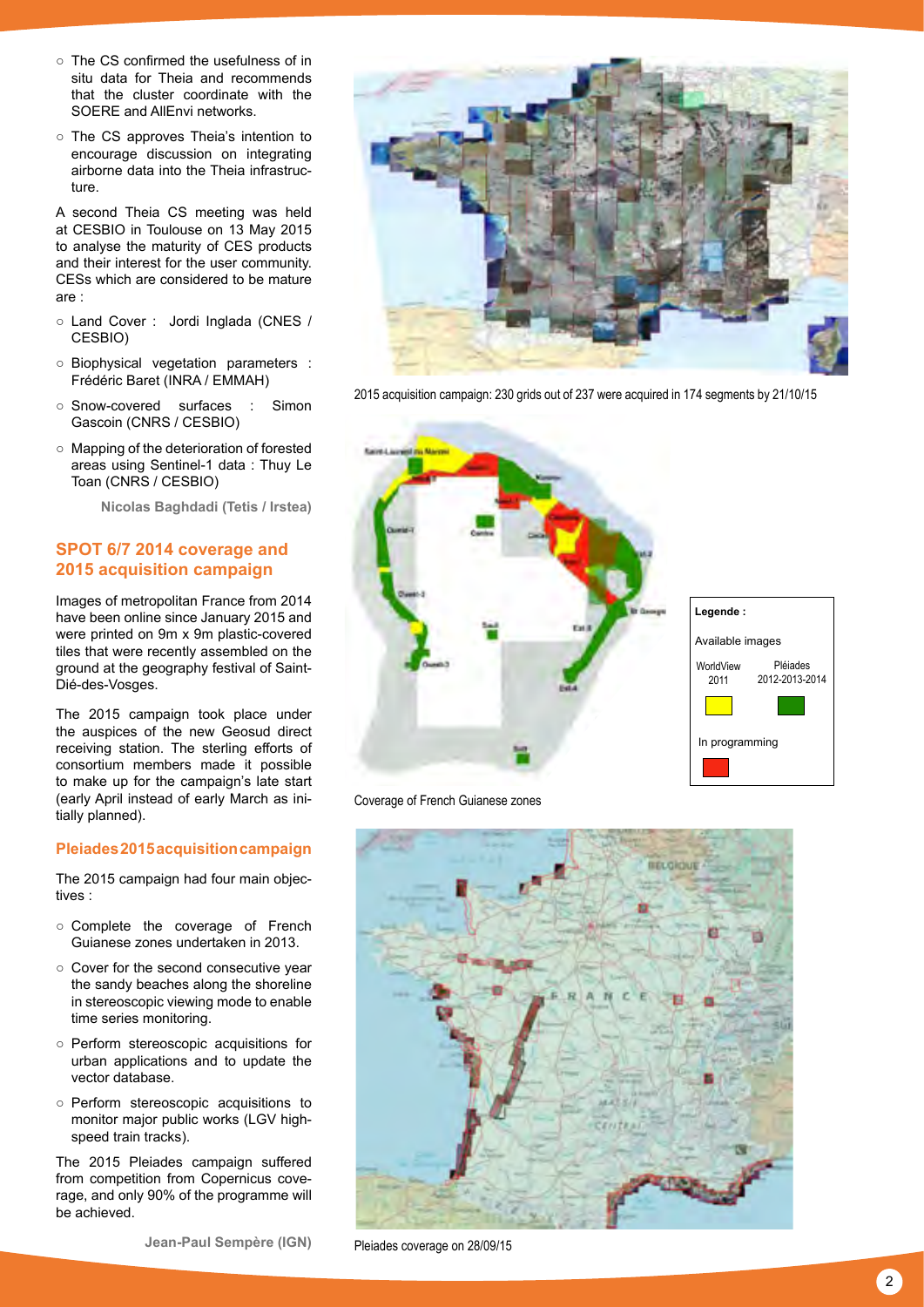# **Spot 5 (Take 5)**

To help users become accustomed to the Sentinel-2 time series, CNES - on CESBIO's proposal and with the full backing of ESA - renewed the Take5 experiment with the SPOT 5 satellite from 8 April to 15 September 2015. At the beginning of April, SPOT 5 was lowered by 2 km to place it on an orbit with a five-day revisit frequency (i.e. SPOT 5 flies over exactly the same

place once every five days). From this orbit, a time series of optical images with characteristics similar to that of the Sentinel-2 mission were acquired for [150 sites](http://urlz.fr/2J2n). All of them were observed from constant viewing angles every five days with a resolution of 10 m in four spectral bands.

The data corrected for atmospheric effects and accompanied by a cloud mask are accessible on the experiment's data server : [www.theia-land.fr/fr/produits/](http://www.theia-land.fr/fr/produits/spot-5-take-5) [spot-5-take-5](http://www.theia-land.fr/fr/produits/spot-5-take-5)

**Oliver Hagolle (Cesbio / Cnes)**

# **Creation of the Breton ART (ART Bretagne)**

The recently created ART for the Brittany region is being run by BreTel, the Breton remote sensing scientific interest group, made up of nine academic or institutional bodies conducting scientific research in various disciplines and areas of interest, such as sensors, methodologies, the Earth, shoreline and oceans. Consequently, the BreTel scientific interest group would like to represent Theia in the region through three activities.

The first, managed by [Laurence Hu](mailto:laurence.moy%40uhb.fr?subject=)[bert-Moy](mailto:laurence.moy%40uhb.fr?subject=) (Costel), involves coordinating the scientific community, which will support BreTel's current activities and promote synergy with other organisations that might be interested in Theia themes.

The second activity, coordinated with the Brittany Regional Contact Office (RCO) for which BreTel is the scientific expert, concerns «discussions with regional management stakeholders» and will be managed by [Nicolas Bellec](mailto:nicolas.bellec%40telecom-bretagne.eu?subject=) (Telecom Bretagne). The objective is to promote satellite applications among these stakeholders and identify available services.





Extract from the time series of images acquired in August and September 2015 by SPOT 5 during the Take5 experiment. Lena Delta, Russia© CNES

Finally, [Hervé Nicolas](mailto:herve.nicolas%40agrocampus-ouest.fr?subject=) (Agrocampus Ouest) will supervise the training activity based on BreTel's initiative to create a multi-site and multi-disciplinary Master's degree in remote sensing and the environment. A vocational training project is also being considered to complement this initiative while targeting known and potential users.

**Nicolas Bellec (GIS BreTel)**

# **Creation of the PACA ART (ART PACA)**



Since last April, the Theia regional coordination network in Provence-Alpes-Côte d'Azur (PACA) is being run by [Philippe](mailto:geographr%40numericable.fr?subject=)

[Rossello](mailto:geographr%40numericable.fr?subject=) (GeographR), an engineer specialised in spatial analysis and forward planning who has in particular worked at INRA's EMMAH mixed research unit.

The aim is first of all to mobilise regional stakeholders by describing in detail the Theia land surfaces centre and the potential of remote sensing through examples of applications. An initial meeting has been scheduled for March 2016 at the Arbois technology centre in Aix-en-Provence. It is being organised jointly with CRIGE-PACA - the PACA regional centre for geographic information—in order to encourage the use of satellite imagery covering landmasses, and give a regional impetus to data producers and users.

Research laboratories, companies, local and regional authorities and associations will be invited to play an active role during this first meeting and to express their needs (data acquisition, uses, technical and scientific support, training, etc).

The aim of the PACA ART is to create synergy between regional stakeholders, to make image processing techniques accessible and to create a forum for discussion and exchanges on a regional scale.

Partners outside the PACA region will also be called upon to consolidate the actions and knowledge.

**Philippe Rossello (GeographR)**

#### **AllEnvi CVT information seminar**

On 14 October 2015, the information seminar on the precision farming study conducted by the AllEnvi Environment Alliance CVT (a consortium for thematic knowledge exploitation) was held on the Agropolis site in Montpellier.

The day-long seminar was intended for suppliers of farming technology and services, managers of transport facilities, academic researchers, cooperatives, distributors of agricultural machinery, the food processing industry, producers, agricultural brokers, institutions and administrations, suppliers of agricultural inputs and seed producers, insurance companies, emergency services, decentralised government departments, technology transfer accelerators, competitiveness clusters, Carnot institutes and University research groups among others.

The detailed programme is available at: [www.cvtallenvi-observationenvironne](http://www.cvtallenvi-observationenvironnementale.fr/programme)[mentale.fr/programme](http://www.cvtallenvi-observationenvironnementale.fr/programme) ; There were six poster presentations during the event.

These presentations were given to the participants. The report will be circulated in the next few weeks: you may register by sending a request to [contact@cvt-allenvi.](mailto:contact%40cvt-allenvi.fr?subject=) [fr](mailto:contact%40cvt-allenvi.fr?subject=) if you wish to be kept personally informed.

**François Christiaens (CVT AllEnvi)**

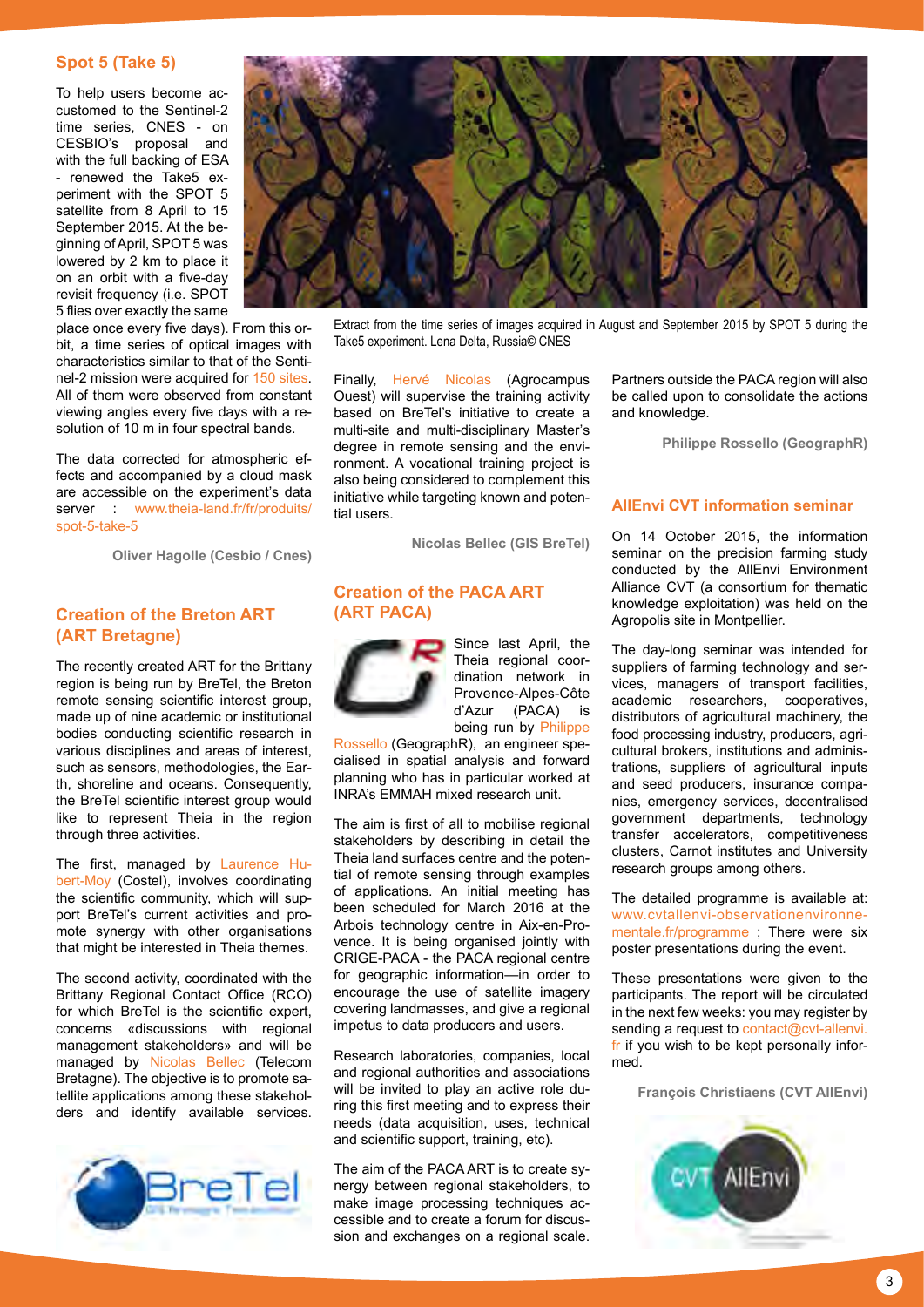# **Theia-geosud seminar**

# **Harnessing satellite data for Research and Public policy**

On 1 and 2 June 2015, the Theia thematic centre for land surfaces and Equipex Geosud held their first joint seminar in Montpellier on the theme of «Harnessing satellite data for Research and Public policy». The aim of the seminar was to present the potential for using satellite images via the products and services offered by the data infrastructures and services of Theia and that of its component Geosud.



The seminar proved a great success, with 150 participants for each of the two days: 57% were scientists, 18% represented institutions and 11% were manufacturers. Many organisations sent delegations, including their managers and researchers. Many government services from the Languedoc-Roussillon region (such as the DREAL, DRAAF, DDTM, and DDT) and from French ministries participated (e.g. the MESR, MEDDE and MAAF), proving the great interest and expectations of scientific communities and public stakeholders.

The seminar presented products and services currently available (including national coverage, SPOT 6/7, Pleiades, Landsat and SPOT archives from the SWH programme) or soon to come (Sentinel-2). Added value products being developed in the Theia CES scientific expert centres were presented and thematic workshops on land use, economic models, agriculture/water, and vegetation/forests were organised.

Many satellite imagery applications that were presented either as oral or poster sessions included feedback from various communities. Given the various needs for support expressed by user communities, there was a debate on the training offer for remote sensing and image processing between Marie Christine Bois (AgroParisTech) and Jean Paul Rudant (University of Paris Est Marne La Vallée).

A roundtable review of the economic model was organised by



Yves Riallant (AFIGEO). Like last year, the review and subsequent discussions were very lively. The challenge lies in sustaining the efforts already made and opening up to the private sector arrangements that were designed solely for the public sector. It appeared that the best way forward for the future would be to maintain the operation of a Data and Service Infrastructure supported by public funding, while developing an innovation ecosystem operating as a network linking players of various origins, including public stakeholders, decision-makers, private stakeholders and scientists. The question of a trade-off between data made available free of charge (which implies that public authorities will have to pay upstream) and setting prices for the actual costs, was extensively debated.



Finally, the report of the survey on uses of satellite imagery, conducted in order to better target current and potential expectations, was presented during the seminar. The 100 or so responses to the questionnaire revealed that remote sensing is widely used by the respondents and is highly diversified in terms of applications and the technicity of processing. The results revealed a persistent difference between the technical possibilities offered by remote sensing on the one hand and the actual use made of images on the other: this difference has encouraged Theia to pursue its efforts with respect to information, communication and facilitating access to processing. This is in keeping with the need to develop technical support, no doubt including the possibility of developing a private services offer.

**Theia-Geosud seminar organisation team N.Baghdadi, P.Maurel, M.Leroy, S.Ayoubi, C.Tailleferie C.Martignac et E. Bappel**

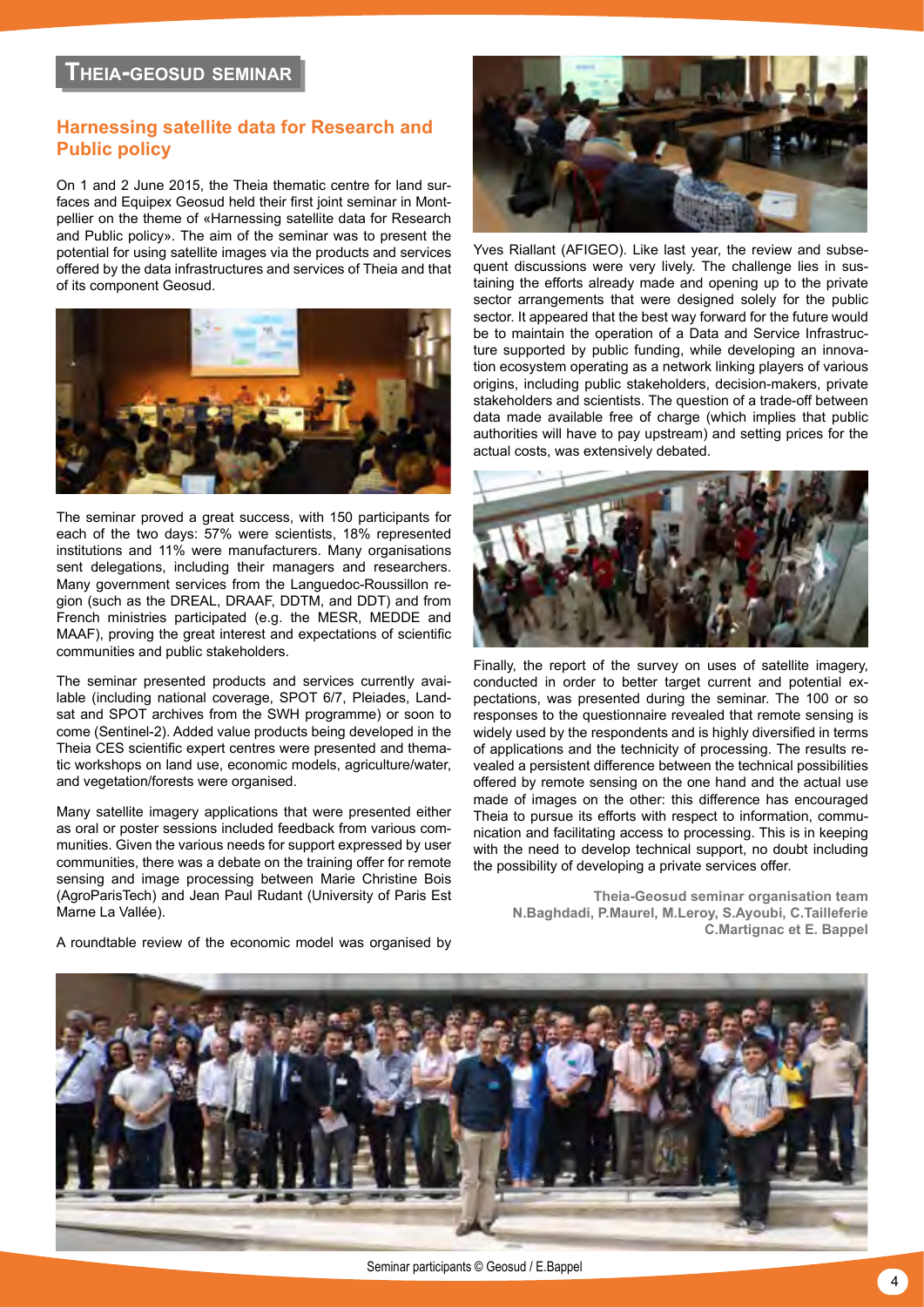# **Collective strategic analysis on environmental observation technologies for agriculture and natural hazards**

France's Environment Alliance, AllEnvi, federates public research efforts in order to programme and coordinate French scientific strategy on environmental issues. Its mission is to meet the major scientific challenges concerning food, water, the climate and the environmental quality of French regions.

Created in 2013 with financial backing from the FNV fund to support knowledge exploitation under the French PIA future investment programme, the AllEnvi thematic knowledge exploitation consortium, CVT, is tasked with economic intelligence. The AllEnvi CVT initiates and undertakes studies to analyse the background for research and the economic context in areas that AllEnvi works in so as to identify strategic guidelines for research by AllEnvi members. The long term aim of these AllEnvi CVT studies is to add value to research results and transfer them within five to ten years. The AllEnvi CVT- a team of six specialised people supported by thematic and professional experts among AllEnvi's membership - draws on specific skills and tools which enable the team to undertake original studies combining research and innovation, technology, societal changes and markets. These studies are intended for public research stakeholders, their knowledge exploitation and transfer structures, as well as to private research stakeholders to encourage the setting up of partnership projects.

For a year now, a team of AllEnvi experts has been studying environmental observation technologies for agriculture and natural hazards. The specific context for the study is that of the Copernicus programmes (€3.7 billion between now and 2030; impact studies evoke the creation of 50,000 jobs in Europe) which give players other than research scientists access to Earth observation data supplied in particular by the Sentinel satellites and UAVs which enable dynamic investigation of environments; another facet concerns the fact that an increasing number of countries have gained access to space and are developing and/ or integrating technologies related to environmental observation.

# **Challenges**

The challenge for AllEnvi is to stimulate partnerships between the public and private sectors and orient cooperation towards segments with a major potential for innovation.

The challenge for researchers is to promote proficiency in Earth observation technologies, which is essential for scientific research and the development of services. Technology transfers should make it possible to sustain and develop the skills and know-how required to address natural hazards and agricultural issues.

# **Methodology**

The successive steps of a study consist in :

- Studying target markets by linking market surveys, interviews with industrial stakeholders and academic experts and by facilitating work groups made up of scientists and sector-specific experts. For this particular study, the focus was on precision farming and insurance markets among others ;
- 2. identifying and analysing research laboratories and industrial stakeholders, their skills and technology on the basis of bibliometric studies and/or patents ;



3. Summarising this information so as to produce a benchmark in terms of industrial partnerships and research and development themes.

For the study devoted to Earth observation technologies for agriculture and natural hazards, the technological fields involved are those of sensors and corresponding methods, data processing and help in interpreting data.

# **Workshops**

The AllEnvi CVT studies in particular offer the opportunity of comparing the needs of socio-economic players (manufacturers, public authorities, etc.) and the lines of research undertaken by AllEnvi members. During a workshop on 3 April 2015, the AllEnvi CVT brought together 20 people (with as many researchers as economic players) around the use of observation technologies to address natural hazards.

Starting with a description of a twofold context of natural hazards on the one hand and Earth observation on the other, a debate was held on the observation sector with a focus on the prevention and management of natural hazards: far from constituting a homogeneous field, it appears that the value chain has been broken down into innumerable sectors each with specific needs. It was nonetheless possible to identify some generic needs, whether related to water or the monitoring of infrastructures; in the field of insurance, a more refined analysis will be necessary, but the market is still sluggish with respect to observation data in general and satellite data in particular.

French research - ranked among the top three in Europe along with Germany and Italy, and in the top five worldwide behind China and the United States - is in a good position for both major themes such as geosciences, meteorological and atmospheric science, and promising themes such as water resources and physical geography.

Another workshop was organised on 9 September on precision farming. The gains and costs related to the moderation of farming inputs were identified and obstacles to the identification of satellite solutions discussed. This developing market will continue to expand rapidly and the needs of stakeholders have already been discerned as the interpretation of measurements for specific applications and improvement of models. These needs have been expressed as technical parameters.

**François Christiaens (CVT AllEnvi)**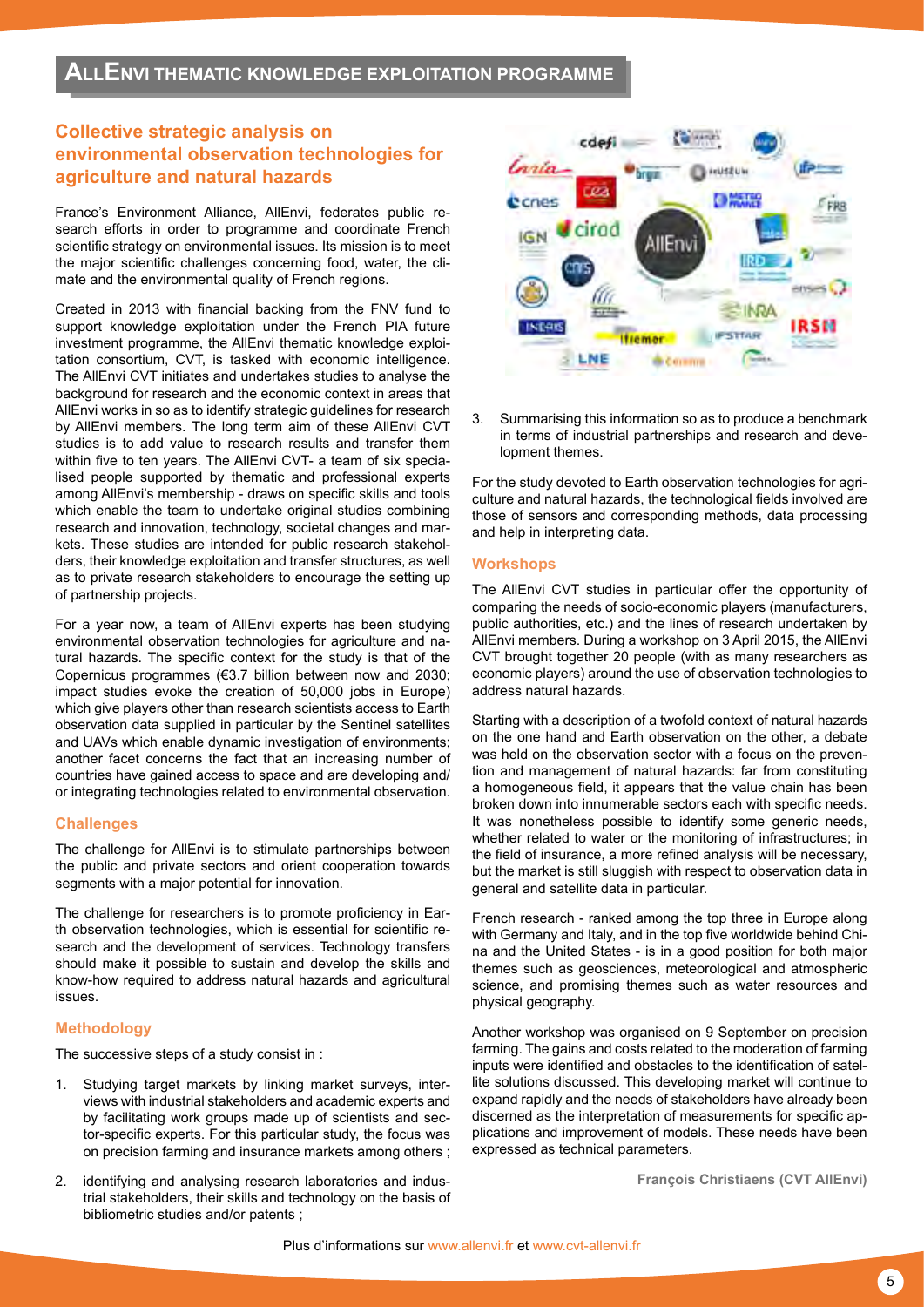# **National data clusters are evolving**

The national data clusters for geosciences provide a set of services and information based on in situ or space observations acquired by satellites or other spaceborne means. They are primarily intended for the French scientific community, but may also serve other users (international scientific communities, public policy makers, the private sector, education and training, etc.).

In 2014, a think tank mandated by CNES and the CNRS drew up a new roadmap for the national data clusters.

This development is mainly motivated by the following :

- scientific considerations : the geosciences are based on increasingly integrated approaches to the Earth system and its compartments, requiring multi-source and multi-variable information; new observation systems already in place or in the offing will meet the needs for observation continuity, in particular for environmental monitoring ;
- technical considerations : the huge increase in volume and the wide range of observations require the redefinition of the corresponding means for processing, accessing and archiving these data and for providing and sharing expertise ;
- institutional considerations : programmatic rationales and governance have evolved in France (with inter-establishment approaches and alliances), in Europe (the Copernicus programme and EU research infrastructures, in addition to joint development strategies set up by ESA or EUMETSAT) and internationally (coordination by GEO or the WMO, etc.).

Furthermore, it is necessary to maximise the use of institutional observation infrastructures and derived information and to push back the boundary beyond that of experts working on data in the realm of measurement physics to reach new users also working on data.

The proposals resulting from this think tank include :

- organisational elements, including :
	- the definition of a European strategy for national

data clusters, taking into account what the French systems can contribute to Europe and vice versa ;

- the creation of four national data clusters for the atmosphere, oceans, land surfaces and solid Earth, built on existing resources and integrating the data acquired from spaceborne instruments and in situ observations coherently. The Theia Land Data Centre is the national data cluster for land surfaces ;
- simpler and clearer governance and executive functions for the data clusters, as well as inter-cluster coordination to address interface issues and pool functions and developments ;
- creation of a transfer rationale from data clusters to national or European operational services while ensuring that transfers do not degrade the quality for research purposes ;
- clarification of the role of private structures, whether as regards their contribution to data cluster activities or as users of the data clusters' information and services ;
- adding value to data cluster information for training and by circulating it to the general public, while taking into account new information and communication technologies ;
- technical aspects, and in particular the :
	- importance of simplifying access to data, in compliance with standards (particularly European standards), principles and usage ;
	- introduction of a national approach to archiving data taking into account the short, medium and long term (future sustainability);
	- use of new Big Data-related technologies such as the cloud and semantic web which will make it possible to pool data processing and archiving systems, and to decentralise activation of certain functions by users.

The plan is for these proposals to be implemented in the medium term (typically before 2018) following the ongoing definition phase.

**Alain Podaire (Mercator / Cnes)**



Conceptual diagram showing four data centres each with its own focus (the atmosphere, ocean, land surfaces and solid Earth) © CNES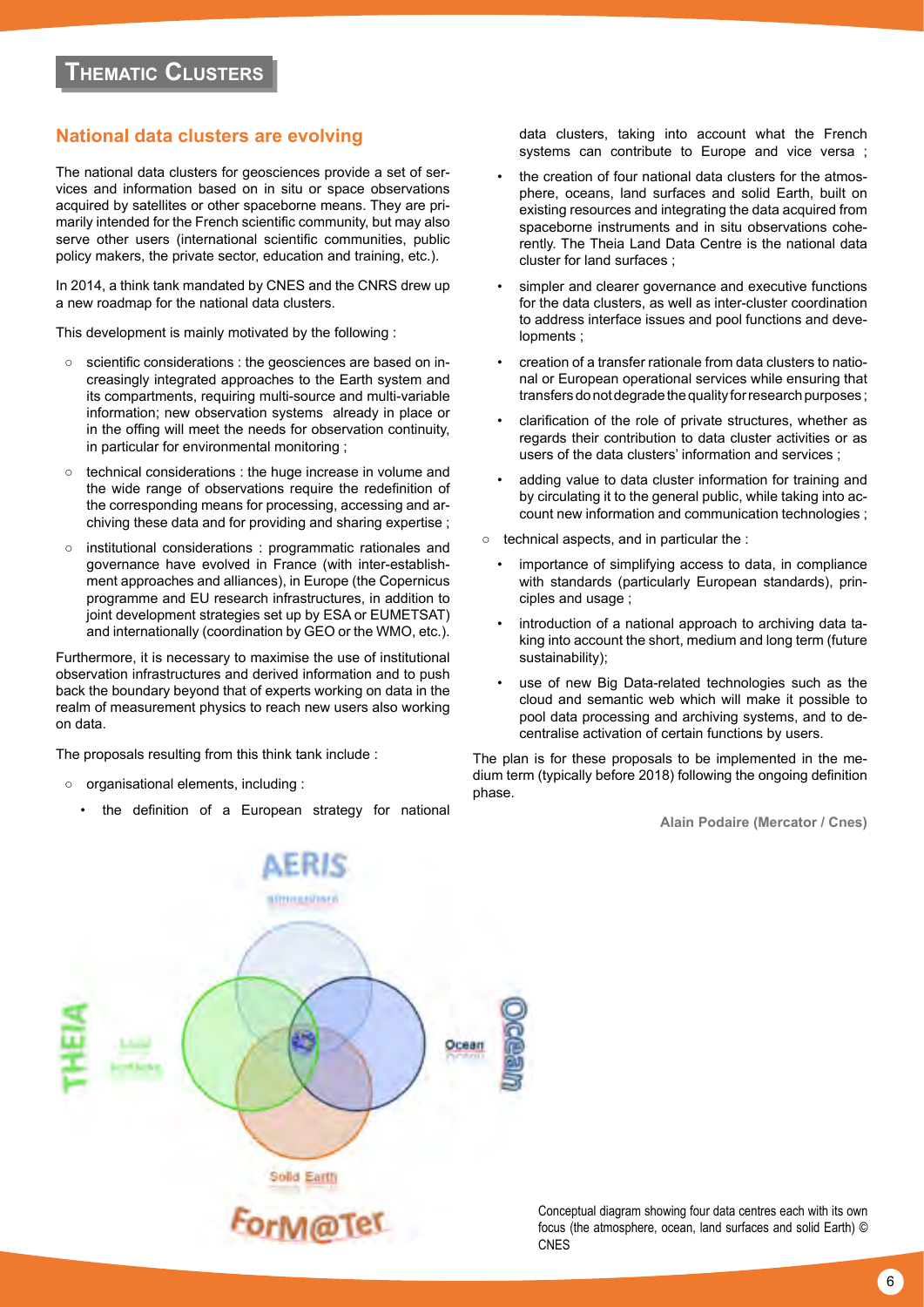# **Aeris Atmosphere Cluster**

The Aeris atmosphere data and services cluster was created on 16 December 2014. It has a fully operational management team including the managers of its four data and service centres. It gathers and manages all atmospheric data (in situ observations, campaigns, satellite data, model outputs with the exception of the GCM). The main challenge when the cluster was created was to raise its profile both nationally and within Europe. It is supported by the following organisations: CNRS, CNES, Météo-France, Lille 1 University, the Nord Pas de Calais region, Paul Sabatier University, French atomic energy agency CEA, the Pierre and Marie Curie University (TBC), Ecole Polytechnique, the IGN and IRD.

Atmospheric research mainly concerns atmospheric dynamics, meteorology and atmospheric chemistry. It includes studies that focus more on climate change. This community is quite well structured in frequently large laboratories that are themselves players or stakeholders in community structures such as the Universe Science observatories and federations. Its two thematic expert centres, ICARE and ETHER, were created several years ago. Among others, campaign data are managed by the Midi-Pyrenees Observatory's SEDOO data service and the IPSL's ClimServ service which comes under the IPSL's ESPRI project. Sixty percent of the observation services certified in the 1990s are linked to international networks. The data are most often processed in the laboratories, then transmitted and integrated into international databases in addition to their national website. This organisation has federated a significant number of engineers, technicians, administrative staff and researchers, often with various complementary professional backgrounds and skills.



The creation of the atmosphere data and services cluster has consolidated this system. It is built around four data centres or services which are defined as having collective data management facilities for ICARE, IPSL-ESPRI's ETHER and ClimServ, the OMP's SEDOO and finally, SATMOS - the satellite observation data meteorological processing and archiving service run by Météo-France. The cluster also includes laboratories, laboratory networks (SOORE) and expert centres that are indispensable components of a data cluster for developing algorithms and prototyping.

Consequently, all the missions of a data cluster are fulfilled, with a single entry point, compliance with standards (this homogenisation of practices will be a gradual process and one of the cluster's main challenges) and value being added to all data, whether in situ, campaign, satellite or modelling data.



In order to achieve these aims, one important development with respect to existing facilities will be to have effective governance, i.e. more than mere coordination. In addition to a steering committee whose standing members are organisations and institutions contributing human and financial resources to the cluster, the cluster will be run by a management team made up of four people: N. Papineau (Director), A.Lifermann (space project manager), B. Legras (science project manager) and F. André (technical manager). The team will also include a CNES project head to monitor CNES activities, supported by an executive office responsible for decision-making. In addition to the people mentioned above, the executive team will include the technical managers of the four data and service centres: C. Boone (IPSL-ESPRI), D. Boulanger (OMP-SEDOO), J. Descloitres (ICARE mixed service unit) and D. Levaillant (SATMOS-CMS). To help the cluster define its data strategy, it has a Science Council chaired by B. Legras and made up of scientists with insight into user needs and capable of defining strategic priorities. The members (approximately ten) are chosen according to their expertise in atmospheric and climate science.



To conclude, the atmosphere data and services cluster is already being implemented. In addition to pursuing the activities of the four centres, it coordinates multi-centre actions and develops mutual tools. This satisfies the first priority of raising the cluster's profile within France and Europe, whether through the ACTRIS-ERI project under ESFRI or through the Copernicus project for atmosphere or climate services. We are not forgetting forthcoming space missions such as EarthCare, Sentinel and evermore multi-satellite products. Please do not hesitate to contact the cluster's management for further information.

**Nicolas Papineau (IPSL)**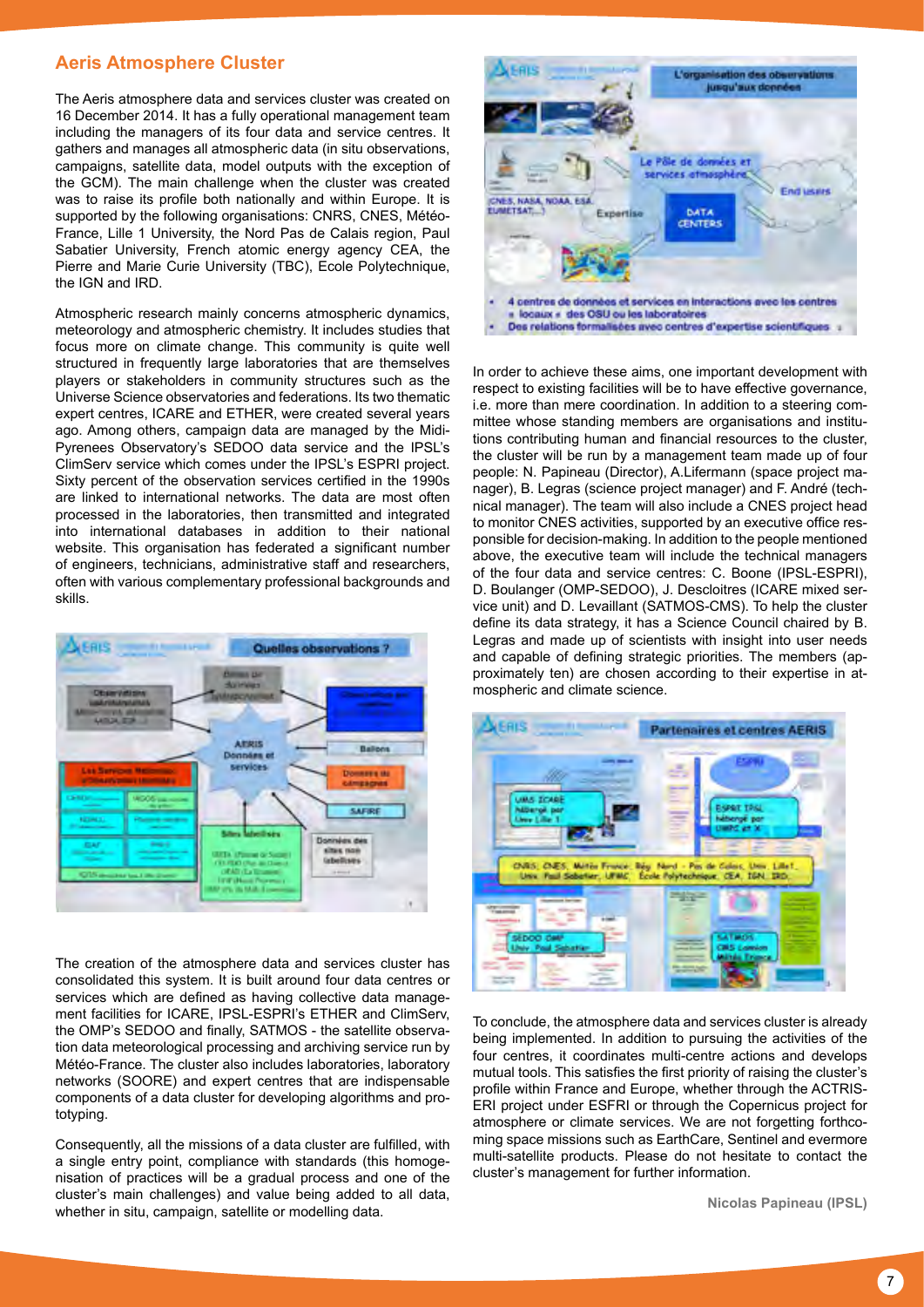

**Michel Diament (IPGP / Paris-Diderot University)** Illustration of deformation in Ethiopia obtained from InSAR analysis correlated with optical imagery © R.Grandin

# **Ocean Cluster**

The Ocean cluster's general objective is to promote and facilitate the use of observations made either in or at the ocean's interface with other environments, whether using in situ or remote sensing resources (radar, airborne or spaceborne equipment). The Ocean cluster will help describe, quantify and understand the ocean as a whole, especially ocean dynamics, changes in its physical and chemical properties, bio-geo-chemical cycles and the workings of marine ecosystems. It will also address coastal topics such as estuaries and lagoons that bear witness to morpho-dynamic changes to the shoreline, sea level, pollution, eutrophication and changes in coastal ecosystems.



The Ocean cluster will unite two approaches to ocean circulation under the same thematic focus. The sea level anomaly derived from Aviso altimetry (above) shows variations in surface current, while ARGO floats are used to plot three-dimensional temperature and salinity fields (opposite) which provide information on the evolution of water masses and vertical structure of currents. By bringing both data sets together within the Ocean cluster, users are offered all the variables describing the properties of water masses and their circulation.

# **Form@ter Solid Earth Cluster**

To meet the challenges of the 21st century, it is essential to investigate the "Earth System", the physical environment from its core to the confines of the



atmosphere, along with interactions and feedback between it and the living environment. Such research is supported by observation, experimentation and modelling. Our knowledge is expanding thanks in particular to the analysis of satellite data. To fully exploit this unprecedented input, the data must be processed, archived and disseminated. This is why four national clusters are being set up, each addressing one of the four major components of the Earth system - solid Earth, oceans, land surfaces and the atmosphere. Benefitting from the legacy, culture and approach of each field, these clusters are currently at different stages of maturity and development.

The solid Earth science cluster is currently under construction. The first brick has been laid with ForM@Ter (URL [poleterreso](http://poleterresolide.fr)[lide.fr\)](http://poleterresolide.fr) in conjunction with the national research infrastructure RESIF and the European Plate Observing System, EPOS. It is based on existing data dissemination structures. ForM@Ter is tasked with facilitating access to data and the use of products to investigate the Earth's shape and movements. It is designed for the solid Earth scientific community and other scientists investigating the Earth system and needing its products for their own objectives. At first it will focus on ground movements using optical imagery, radar interferometry data, GNSS observations and information on velocity and calculation tools.

Partner data centres have been identified and the cluster is tending towards final constitution of the governance structure. As soon as the teams have been defined, they will begin operating. The goal is to remove obstacles related to time, space and discipline by implementing methods that will promote interoperability between data sets. The inventories completed will be used to define the major data groups for which common vocabulary and standards will be established. The implementation of such basic guidelines will enable us to manage databases spread throughout France. A particular effort will be made to develop tools for accessing data sets in order to encourage the combined use of different kinds of observations (in situ or satellite data, for example) or different sources (such as deep sea or coastal networks).

Alongside this background activity to make available national data sets and access to international databases, the cluster will develop thematic focuses gathering data, information and products on subjects of interest to the community. The first themes will focus on sea level, ocean circulation and water masses, the water cycle, the carbon cycle, the impact of climate change on coastal ecosystems, habitats and the shoreline.

**Fabienne Gaillard (LPO / Ifremer)**

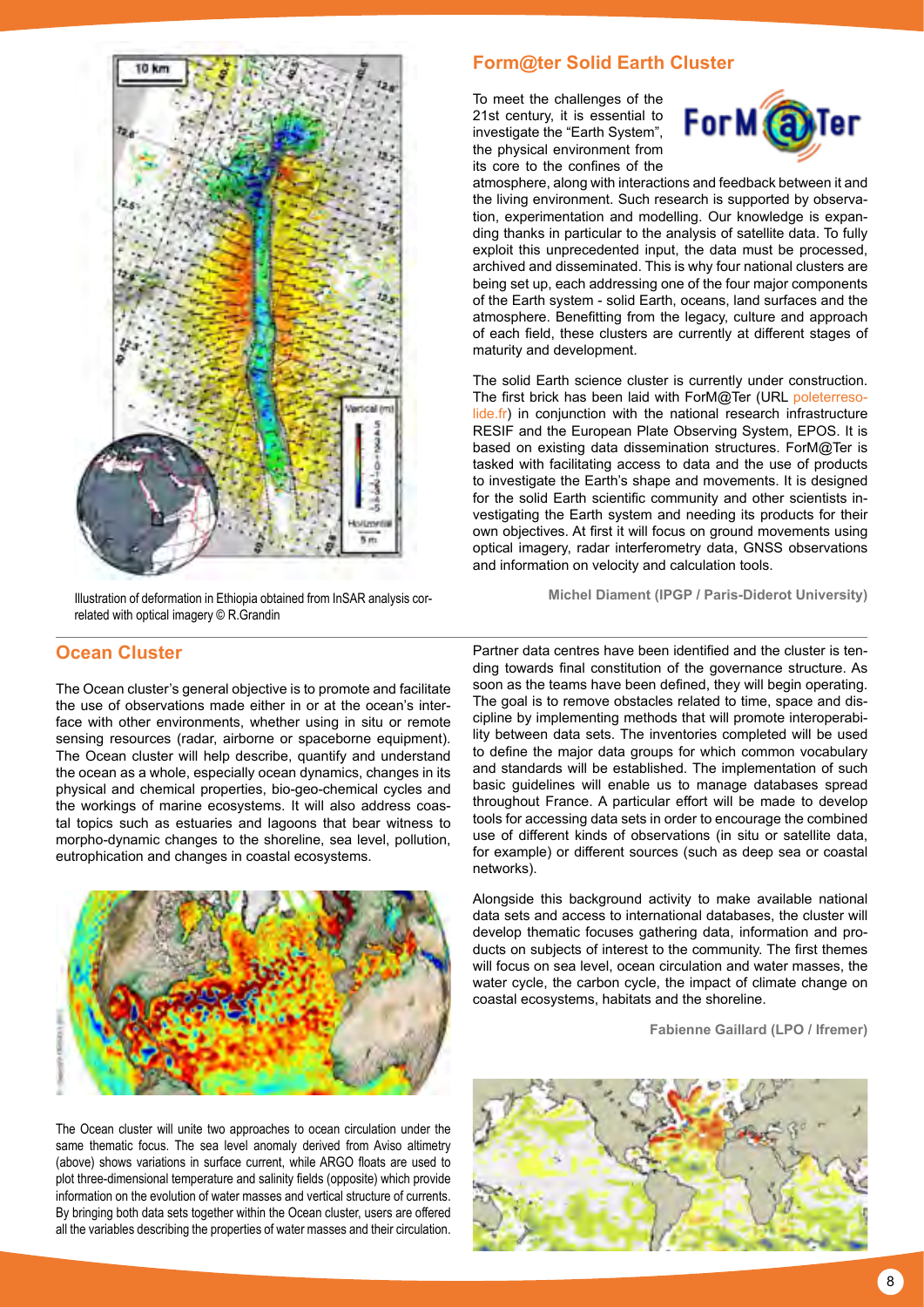# **SPOT 6/7 component**

In the last Theia bulletin of December 2014, we told you about the Geosud direct receiving station on the IRSTEA site in Montpellier, run with the IRD. This station consists of a receiving antenna, an initial terminal for receiving data from SPOT 6/7 satellites and an operations room for managing the station and programming image acquisitions with Airbus Defence & Space (ADS). This component of the Theia data and services infrastructure made huge progress in 2015.

#### **Telemetry contract and expression of needs**

Six organisations - CIRAD, CNES, CNRS, IGN, IRD and IRSTEA - decided to join forces within a consortium managed by IRSTEA in order to purchase a given volume of SPOT 6/7 telemetry from ADS over a five-year period, the goal being to exploit these data in order to construct and disseminate images and derived products. The contract and consortium agreement were signed on 18 June at the Paris Air Show in the presence of Ségolène Royal, Minister of the Environment. The contract is based on a telemetry credit system which can be used to pay either for programmed acquisitions inside or outside the Geosud station's receiving footprint or for archived SPOT 6/7 images already available in the ADS catalogue. The 600 credits for the basic contract may be extended by additional batches of 50 credits on condition that the corresponding budgets are available. The consortium remains open to new partnerships.

Once the contract had been signed, we were able to begin preparing the SPOT 6/7 and Pleiades programming requests made by users during an initial survey of needs in the spring of 2015 then subsequently expressed one at a time using an [online form](http://www.satelliteimageaccess.eu). The IGN took care of requests from public stakeholders and the 2015 national coverage, while CNES handled those from the scientific community for Pleiades images under the ISIS programme. The *Maison de la Télédétection* in Montpellier managed requests from the scientific community for SPOT 6/7 imagery.

This work required the participation of several people for preparing the programming requests, the planning group for summarising the requests and making trade-offs, the two operators from the Geosud station's operational staff for programming acquisitions and manufacturing products in collaboration with the ADS programming department and IGN Espace personnel for acquisition of the annual 2015 coverage. It was often necessary to discuss requests with users in order to better grasp their needs and then find suitable solutions or even reduce the volumes requested in order to better manage expenditure of credits. For this first year, draft developments using Excel as well as structured management of request files (Excel forms, KML files) and e-mails facilitated the handling of requests.

# **On the whole, the provisional review of the 2015 campaign is very positive**

Acquisition of the 238 grid cells for the 2015 national coverage (mainland France and Corsica) was finally completed on 2 November after twice relaxing the angular constraints. This task was managed by IGN, ADS and the Geosud receiving station operational staff on the basis of specifications drawn up by the IGN. The acquired segments were orthorectified by IGN Espace as they became available in order to make the national mosaic accessible before the end of 2015, as was the case for the 2014 coverage. The single orthorectified segments will be available on the Geosud v1 IDS (data and services infrastructure) in early 2016. Further acquisitions of French overseas regions and communities will be made in late 2015 to early 2016.

New, more precise planimetric and altimetric reference systems, produced by IGN in partnership with ADS, were integrated into the SPOT 6/7 terminal during the autumn.

By 15 November 2015, over 220 user-specific acquisition requests had been received and processed, of which 205 were for SPOT 6/7 images. The latter requests were mostly (93%) from the scientific community, while the others (7%) were from public stakeholders. Over 2/3 of these requests were satisfied by purchasing SPOT 6/7 images from the ADS archives, the rest by dedicated programming. Two thirds of these requests concerned areas outside the Geosud direct receiving station's footprint.

The scientific requests for ad hoc SPOT 6/7 images (whether programmed or from archives) submitted for the 2015 campaign may be broken down as follows between the three thematic clusters.

|          | Total number of<br>ad hoc SPOT<br>6/7 requests in<br>2015 | Number of<br>requests<br>not followed<br>through | Total es-<br>timated<br>credits | Average number of<br>credits per request<br>already delivered by<br>15/11/2015 |
|----------|-----------------------------------------------------------|--------------------------------------------------|---------------------------------|--------------------------------------------------------------------------------|
| Theia    | 131                                                       | 16                                               | 192.8                           | 2.7                                                                            |
| Form@ter | 44                                                        | 5                                                | 96.7                            | 5.9                                                                            |
| Océan    | 13                                                        | 4                                                | 8.5                             | 1.5                                                                            |
| Total    | 188                                                       | 25                                               | 298                             | 3.4                                                                            |



Breakdown of requests by type of application

In support of the consortium's pooling of efforts, 30 or so of the 2015 requests were satisfied with Geosud national coverage imagery (2010 to 2015), saving 50 to 65 credits compared to dedicated programming acquisitions in 2015.

Furthermore, maximum advantage is being taken of the consortium's status through the "all public stakeholders" licence for the reuse of national coverage. For example, 1,809 images from the 2014 coverage and 4,700 tiles from its 8-bit mosaic have already been downloaded by 196 different users via the Geosud portal and the IGN Geoportal, which represents a gain factor of 12 for imagery and 20 for the 8-bit mosaic.

Finally, analysis of the 2015 requests for national coverage imagery from 2010 to 2013 shows that there is continued interest in these data sets for applications aiming to measure changes over a period of several years.

The next quarter will be devoted to putting products from the 2015 campaign on line in the new version of the Geosud ISD and the 2015 national coverage products on the IGN's Geoportal. We shall then be able to kick off the 2016 campaign while working this time in close cooperation with the ForM@Ter and Ocean clusters to quickly create a unified national system providing access to SPOT 6/7 and Pleiades imagery.

**Pierre Maurel (Tetis / Irstea)**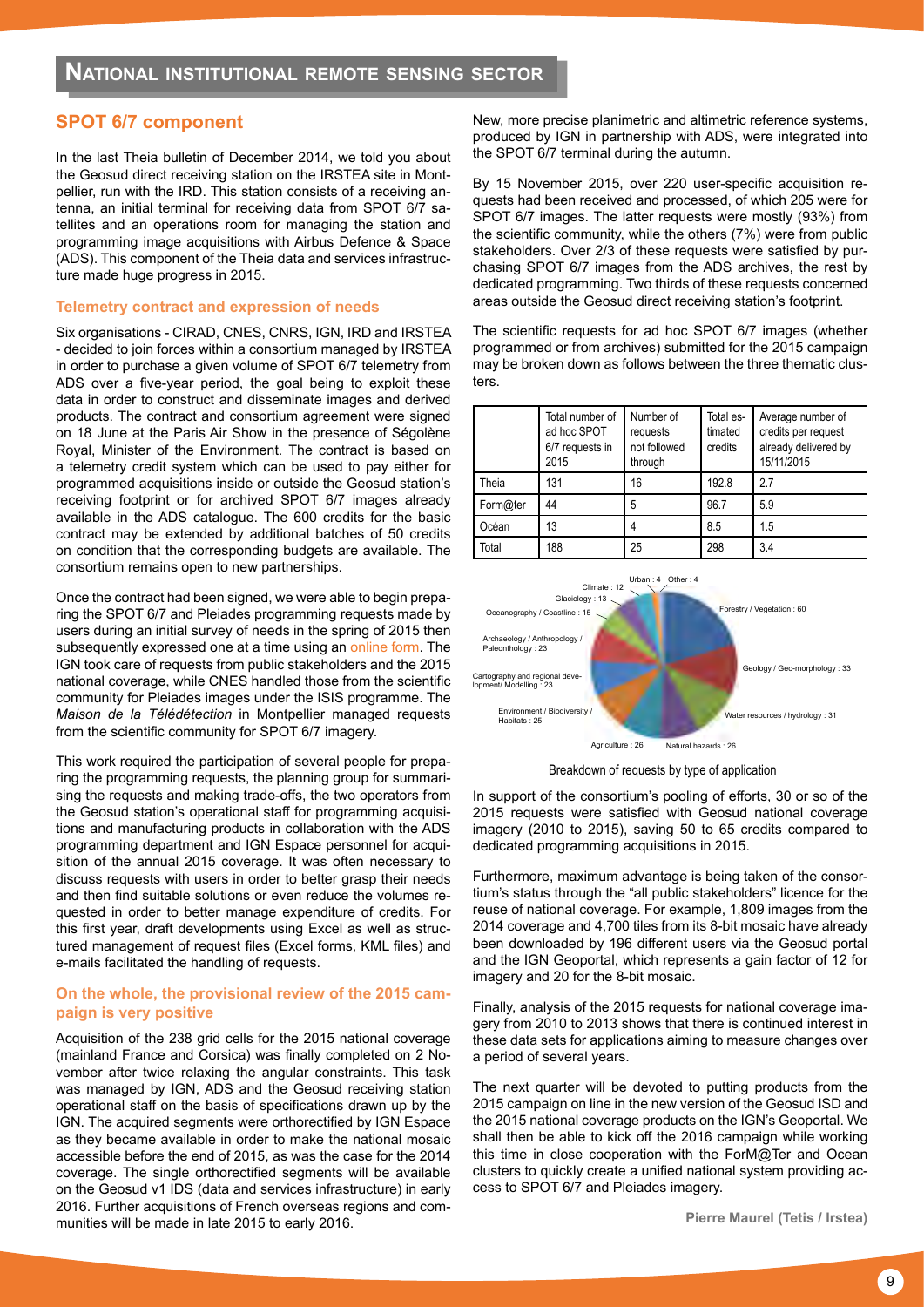# **Spot World Heritage**

Spot 1 – 5 is a CNES programme, the last satellite of which has now ended its commercial exploitation. A new phase is beginning for this programme, called Spot World Heritage, whose overall goal is to make those images deemed to be of interest available to the public.

About 25 million Spot data have been acquired in 30 years, between 1986 and 2015 :

- About 7 million archived in CNES Toulouse.
- About 13 million archived in direct receiving stations worldwide, which are currently being transferred to CNES Toulouse.
- About 5 million archived in direct receiving stations worldwide, which are not believed to be easily transferable to Toulouse (format compatibility, data losses, …).

The data archived in Toulouse or in stations cannot be exploited directly, they must be first converted to raw or orthorectified images. The overall goal of SWH is to make the data available to the public in an appropriate image format.

#### **SWH Principles**

SWH is a CNES programme considered as a contribution by CNES to national inter-institutional thematic data centers such as Theia for "Land" and Form@ter for "Solid Earth".

SWH has been announced by France at the GEO Plenary, in January 2014 at Geneva. The announcement included a commitment to start processing a first batch of 100 000 images to orthorectified level , and make the images available freely to the public for non commercial use.

At the same time a call to interested international institutions was made to contribute to the programme by processing large batches of images hosted by receiving stations worldwide. At present IRD has shown interest and could process data in their stations of Guyana, La Réunion, and in the GEOSUD station of Montpellier. Discussions are currently taking place with SAN-SA, the South African space agency, which would process the images hosted by their station. Some interest was also shown by other direct reception stations (eg. in Australia).

# **SWH Production status**

CNES has so far organised the processing of 200 000 images, with the collaboration of ADS. The share of work is as follows :

- CNES specifies the areas to be processed
- ADS produces the data from the Gerald level archived in Toulouse up to level 1A (radiometrically corrected images)
- CNES produces the images up to level 1C (orthorectified)
- CNES distributes the data on the THEIA web site

The images entering the CNES – ADS agreement were specified as follows :

- Multispectral images only from Spot 1 to Spot 5
- At least 5 years old
- Archived in Toulouse only
- If possible, when an area is specified, the whole time series is processed, with a specified maximum cloud cover of 50%.
- Distribution for non-commercial use only.

Distribution of the first SWH images started on June 23, 2015. At present about 30 000 images of France from Spot 2, 4 and 5 are available on the Theia Web site.

The areas for the rest of the 200 000 images have been specified with the help of the national science community, and in the framework of international programmes such as the Global Forest Observing Initiative or the CEOS Working Group on Disasters for example. The areas covered are displayed in the Figures below ; they cover a little part of Europe (France & Denmark), parts of Tunisia, Marocco, and Central Africa, Turkey, Central America and a few other sites elsewhere.

At present, the 200 000 images have been processed up to level 1A ; the processing at level 1C is progressing. We hope to have the 200 000 images available in the second semester of 2016.

**Marc Leroy and Steven Hosford (Cnes)**



America areas covered by the two first 200 000 images of the Spot World Heritage programme.



Africa and Europe areas covered by the two first 200 000 images of the Spot World Heritage programme.

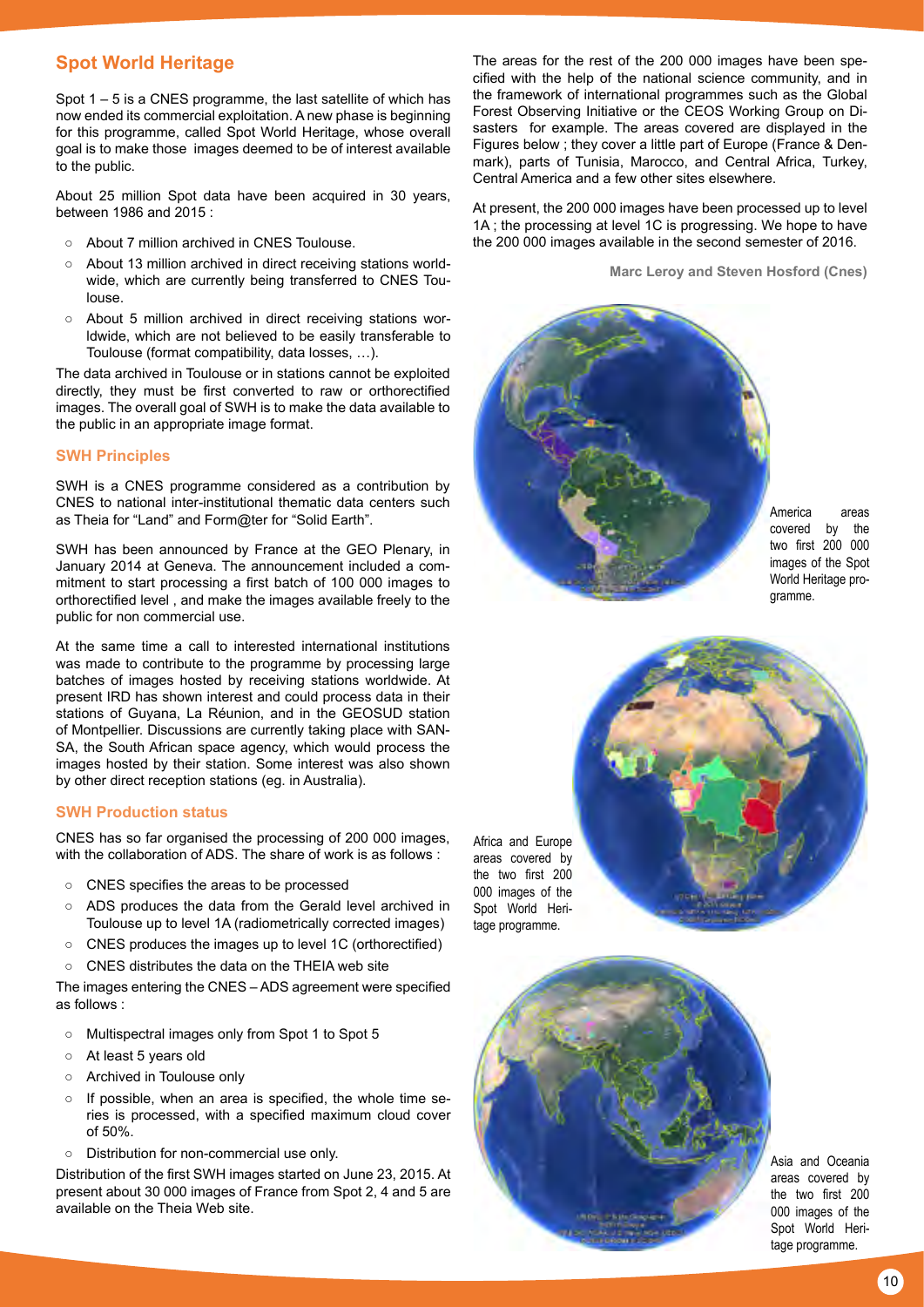# **PEPS, the Sentinel Products Exploitation Platform**

In the continuity of Sentinel missions contributing to Europe's Copernicus programme, CNES - representing France - signed an agreement with ESA to set up a French "mirror site" known as PEPS (Sentinel products exploitation platform).



PEPS will not only be a national relay

for the dissemination of data from recurring satellites A and B of Sentinel-1, -2 and -3, but will in the longer term be able to "host" users' own data processing.

PEPS is thus contributing to further the objectives of Copernicus, especially the initiation and monitoring of environmental and security policies while meeting the need for data access locally, nationally and even internationally.

PEPS offers institutional, scientific and even business users such as SMEs/SMIs innovative services for accessing data from the Sentinel missions in order to promote the industrial development and competitiveness of companies further down the Earth observation value chain.

On the basis of expectations expressed by users, CNES - using its own resources - has designed and implemented PEPS using the expertise of its state-of-the-art computing centre.

In the long term, this innovative platform will develop into an integrated European system coordinated at a European level and involving cloud companies.

The Theia community will benefit from PEPS directly to access the whole data archive, particularly through the CNES MUS-CATE processing facility which will directly access Sentinel-2 data hosted by PEPS to perform the atmospheric correction processing (level 2A) and monthly syntheses (level 3A) in areas selected by the Theia community. These new products will be circulated by the Theia cluster, which has dedicated capacity in the PEPS infrastructure that can be gradually expanded.



PEPS Exploitation room © CNES/Frédéric MALIGNE, 2015

#### **PEPS makes Sentinel-1A, and soon Sentinel-2A, products available to users**

PEPS is now operational and offers users access to the whole time archive of Sentinel-1A products. These five-metre resolution radar images of landmasses and oceans in all weathers, night and day, are today used by a growing community (there are currently 250 registered user accounts). Three hours after an acquisition, the Near Real Time products are available on PEPS.



PEPS team © CNES/Frédéric MALIGNE, 2015

You can conduct searches, display and download products through a user-friendly interface.

In the very near future, PEPS will also distribute Sentinel-2A products and thus directly supply the MUSCATE processing line in order to generate Sentinel-2 products corrected for atmospheric and cloud effects for Theia. The next version of PEPS will be able to perform on-line processing. After that, more complex processing will be carried out on the CNES computing centre's high performance infrastructure.

**Mireille Paulin (Cnes)** 

#### **High Performance Storage System (HPSS)**

A 1.7 m x1.2 m cabinet hosts 7PB of data, the sum of all the Sentinel-1, -2 and -3 data processed or to be processed up to 2017. Two petabytes of data are stored on hard disk but this storage capacity can be extended to 20 PB.



In order to optimise resources, this storage system will gradually evolve in keeping with needs but will rapidly be made available for Theia's storage needs.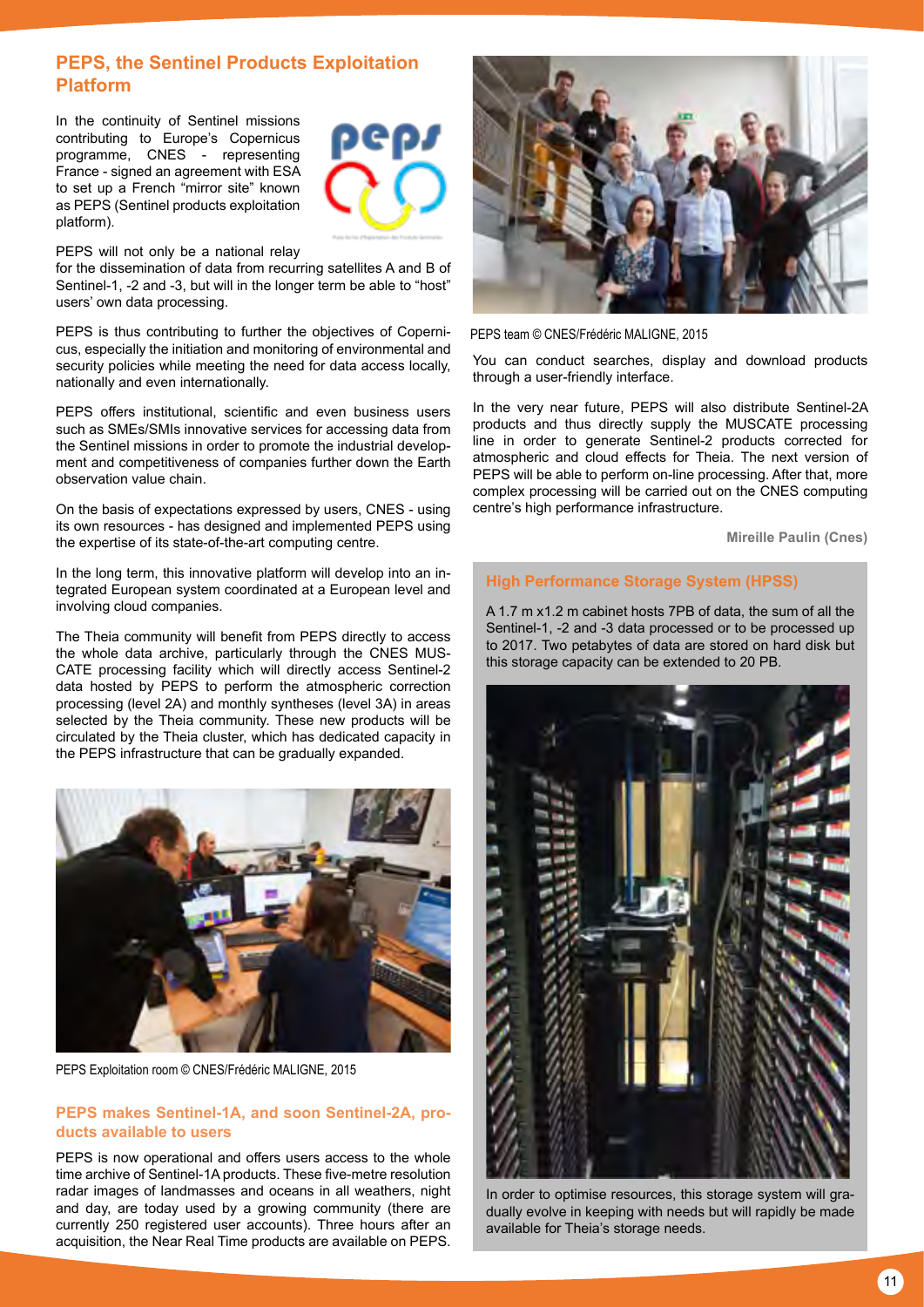#### **Two missions dedicated to research into the water and carbon cycles : SWOT and Biomass**

Scientists are currently seeking to assess the consequences of global warming and investigate potential mitigation or adaptation solutions. There is also a move to reduce the environmental impact of intensive production systems and conceive new, innovative and sustainable systems that guarantee food safety. We are seeking new approaches in order to manage different environments in an eco-friendly way, the goal being to limit the risks of pollution or degradation (water quality, soil pollution and erosion, emission of greenhouse gases, dispersion of pesticides etc.). The general aim is to improve management of resources (continental water, land use, landscaping, promoting biodiversity





etc.) and mitigate disasters such as flooding, fire, storms and drought.

The water and carbon cycles are a major focus of research efforts because they are central to the evolution of (1) a fundamental resource whose presence or absence directly determines the satisfaction of human needs and farming production conditions; (2) global climate change. Carbon is a key component in this issue, yet its budget and dynamics within the Earth's biosphere (carbon pools and fluxes) remain largely unknown.

# **SWOT and the water cycle**

The dynamics of continental water regulate not only the functioning of terrestrial, aquatic and coastal ecosystems but also the economic activities of human society (including irrigation, industries, energy and transport). They are greatly influenced by global change: firstly by human activities then, in the medium and long term, by climate change. Monitoring the dynamics of continental water is a major scientific challenge to research on the hydrological functioning of basins and river systems, research on the global water cycle and climate and finally, research on the relationship between hydrology and ecosystems. In the longer term, the operational challenge will lie in managing water resources.

Less than 0.1% of all the water on Earth is accessible for human consumption in rivers, reservoirs or lakes.

There are over 300 million lakes covering over 0.001 km². There are only about ten lakes with a surface area between 10,000 km² and 100,000 km². It is not these big lakes but the small ones which make the biggest contribution to the overall variation in lake water volume.

#### **An ambitious and innovative mission**

The SWOT mission's goal is to offer unprecedented observations for studying the dynamics of continental water, namely the water level of rivers, lakes and wetlands. Based on the legacy of nadir radar altimetry, the KaRIn Ka-band satellite interferometer should measure the level of continental water within a 100-km wide swath (with a nadir blind spot 20 km wide) at a resolution of 100 m and with a precision within 10 cm (and around 1 cm over the oceans). It will also quantify gradients with a precision exceeding 1 cm per kilometre. SWOT should provide information on the variation over time of the amount of water stored in surface water systems and flow dynamics.

Coupled with precise geoid models from GOCE and accurate digital terrain models, SWOT data should radically improve hydrodynamic river models in order to estimate flow rates. The methods used for these estimations need to be tried, tested and improved in order to fully prove their worth.

SWOT will provide a global inventory of all continental water surfaces over 250 m × 250 m (lakes, wetlands and reservoirs) and



SWOT mission operating principle

rivers at least 100 m wide (the ultimate objective being 50 m). SWOT will measure the variations in water stocks and river flow rates on a monthly, seasonal and annual scale. The mission will also characterise ocean circulation at mesoscale and sub-mesoscale with a spatial resolution of some 15 km.

SWOT will enable hydrologists and river hydraulics engineers to take a further step forward in the use of satellite data to study river dynamics from local up to global scales. Nationally, it requires close collaboration between specialists in spaceborne radar techniques and river hydrodynamics engineers, with coordination between this twofold community. The highly innovative character of this wide-swath altimetry mission implies major efforts in terms of developing algorithms to support the community in order to create completely new hydrology products.

The SWOT mission is of particular interest to the oceanography community for studying processes with a high resolution. This will give rise to interactions between the "hydrology" and "oceanography" communities in coastal regions and when estimating exportation of freshwater from rivers to the sea.

# **Application challenges**

SWOT has received French funding via the PIA future investment programme due to its potential in terms of future applications. A preparatory programme known as "SWOT Aval"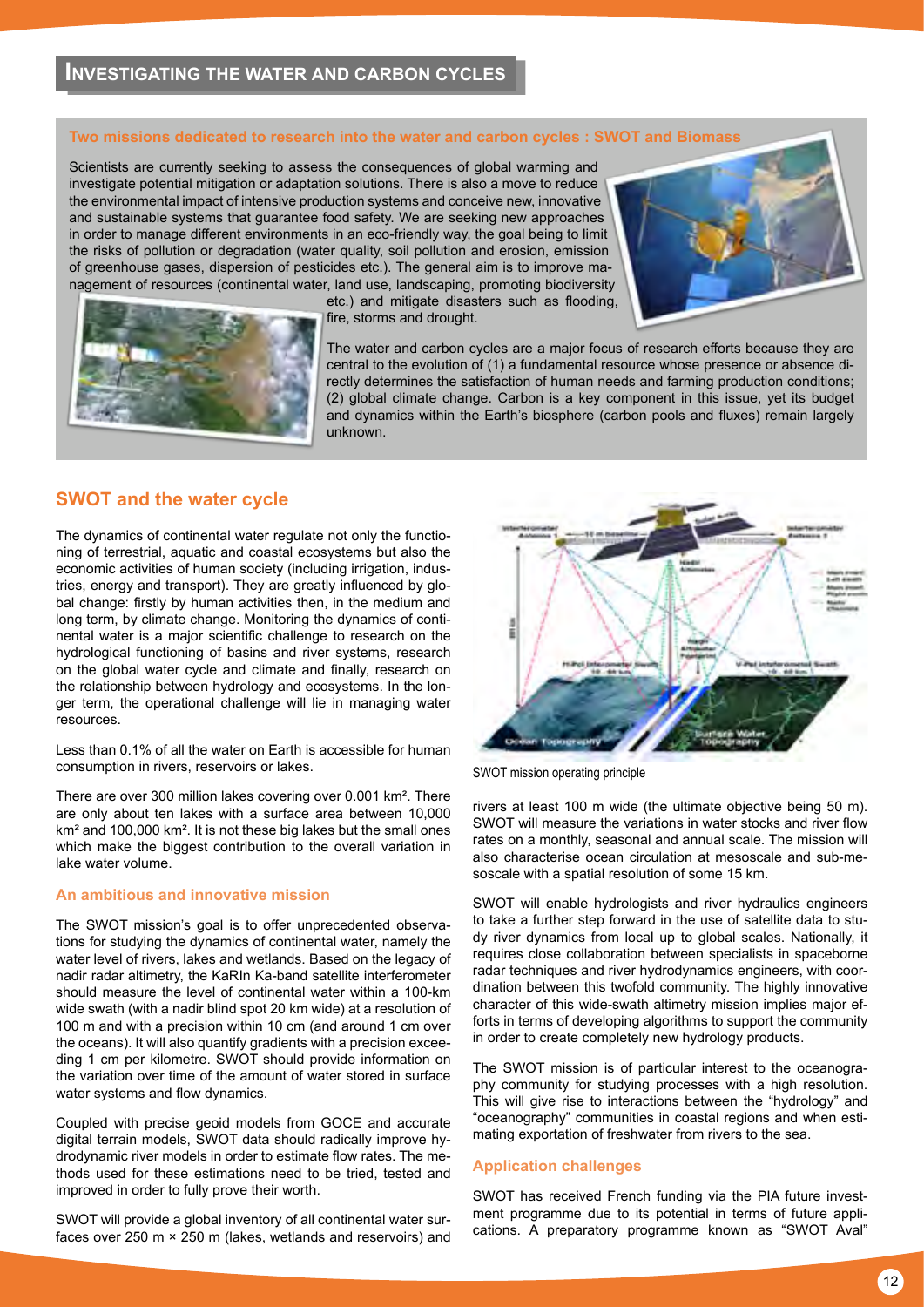

(downstream SWOT) has been instigated by CNES to pave the way for SWOT data usage. The application challenges identified to date obviously underlie the scientific efforts being made since the mission was first conceived.

Beyond SWOT's scientific contribution to a clearer understanding of the water cycle, and despite the fact that SWOT is above all a science satellite using a new, untested technology, it offers a huge potential for the development of new applications and services with major economic and social impacts.

CNES has received public and PIA funds to set up the SWOT Aval support programme to create products tailored to user needs within current or future services. It also aims to prepare water stakeholders so they can fully benefit from these new satellite data.

The national momentum created will continue to develop as new projects are conceived and the community opens up to other components and laboratories. Indeed, the new Science Team (ST) for 2016-2019 was selected in September 2015 following an evaluation of projects by a joint expert panel including NASA representatives. There are several important milestones in 2016, particularly as the project moves on to phases C and D.

# **Biomass: the first mission to measure the biosphere**

Our knowledge of carbon fluxes between the atmosphere and the biosphere remains sketchy because any estimations on the continental part of the carbon cycle are uncertain at best. To better understand this essential component of the carbon cycle, it is vital to accurately evaluate the stock of carbon found on land and explore its dynamics on a global scale using the same methodology.

This is the main objective of the Biomass mission chosen for ESA's Earth Explorer programme and given the go-ahead to proceed to phase A following the User consultation meeting of January 2009 in Lisbon.

# **Assessing carbon dioxide sources and sinks**

The carbon cycle has been greatly impacted by human activities which, in the majority of cases, depend for their energy on the exploitation of fossil fuels. While the concentrations of different greenhouse gases and their evolution over the last century are well known, very little is known about carbon stocks in the form of terrestrial and oceanic biomass. Similarly, the sources and sinks of these greenhouse gases—and especially CO2—are very difficult to locate and quantify. The lack of accuracy in evaluating stocks, sources and sinks obviously makes it difficult to accurately forecast future concentrations of these greenhouse gases and thus climate change.

Behind this assessment of CO2 sources and sinks lie major economic and political stakes, particularly in the context of carbon taxes. It is vital for Europe to have its own means of evaluation in order to have reliable and independent information to be used as input for the negotiations that will surely come.

The United Nations REDD initiative to reduce emissions from deforestation and forest degradation, appended to the framework convention on climate change, is a major economic challenge for the years to come. The stakes are particularly high for countries in tropical regions with vast forested areas.

Deforestation also has a major impact on emission of the greenhouse gases responsible for the ongoing global warming situation. Thus, 17% of global carbon dioxide emissions are the result of deforestation and land use changes.

What is more, deforestation—with the transformation of tropical forests into cropland or pastures—impacts the carbon cycle by reducing evapotranspiration and therefore air moisture, changing the regional climate.